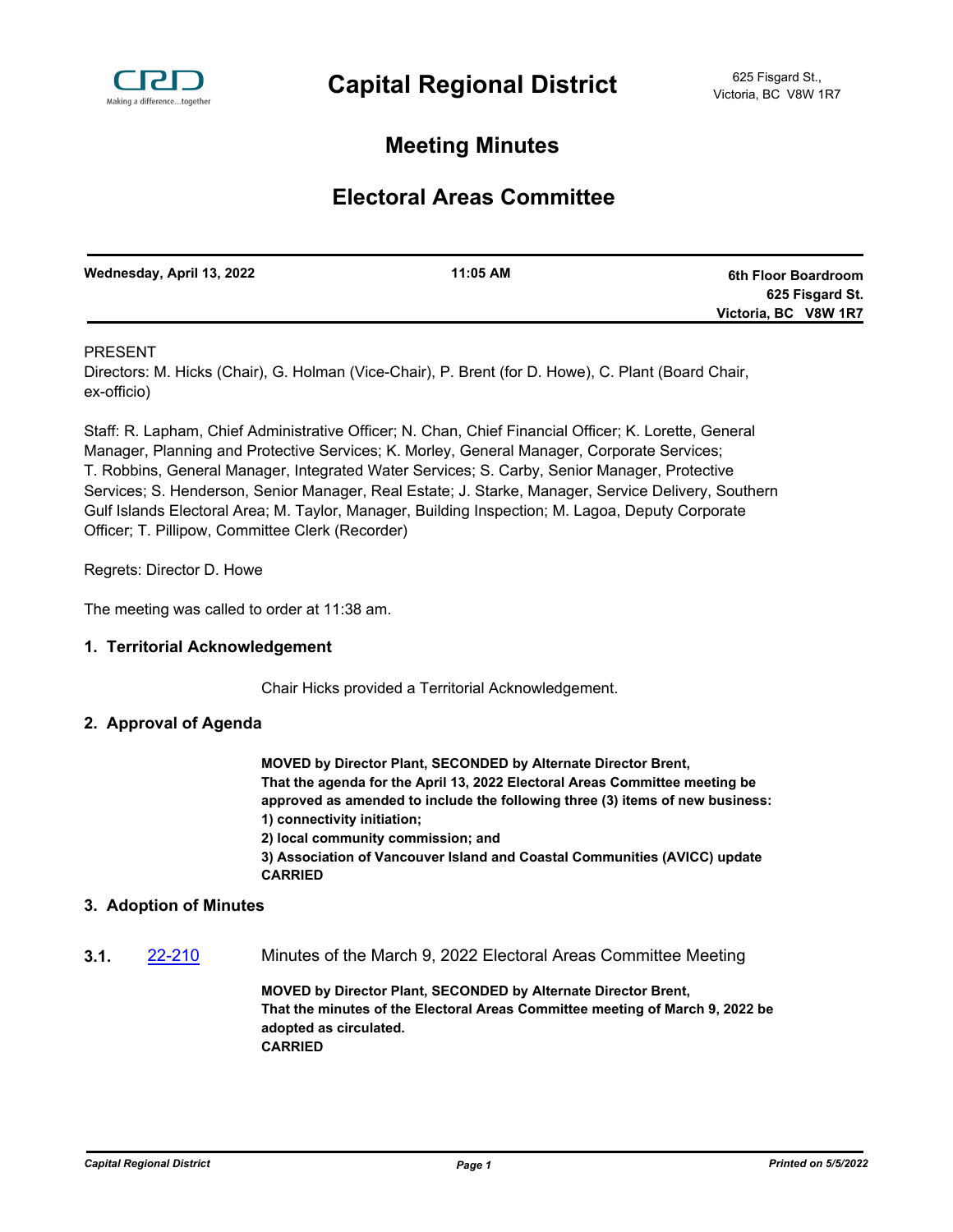#### **4. Chair's Remarks**

There were no Chair's remarks.

#### **5. Presentations/Delegations**

There were no presentations or delegations.

### **6. Committee Business**

- **6.1.** [22-207](http://crd.ca.legistar.com/gateway.aspx?m=l&id=/matter.aspx?key=9063) Community Emergency Preparedness Fund: Emergency Operations Centres and Training Grant
	- S. Carby spoke to Item 6.1.

Discussion ensued on the type of equipment referenced in the staff report.

**MOVED by Alternate Director Brent, SECONDED by Director Holman, The Electoral Areas Committee recommends to the Capital Regional District (CRD) Board: That the CRD Board support an application to the UBCM Community Emergency Preparedness Fund for the Emergency Operations Centres and Training grant and direct staff to provide overall grant management. CARRIED**

**6.2.** [22-173](http://crd.ca.legistar.com/gateway.aspx?m=l&id=/matter.aspx?key=9029) 2021 Community Works Fund Annual Report

N. Chan spoke to Item 6.2.

The committee thanked staff for their guidance.

**MOVED by Director Plant, SECONDED by Alternate Director Brent, The Electoral Areas Committee recommends to the Capital Regional District Board: That the 2021 Community Works Fund Annual Report be received for information. CARRIED**

**6.3.** [22-176](http://crd.ca.legistar.com/gateway.aspx?m=l&id=/matter.aspx?key=9032) 2021 Grants-in-Aid Annual Report

N. Chan spoke to Item 6.3.

**MOVED by Alternate Director Brent, SECONDED by Director Holman, The Electoral Areas Committee recommends to the Capital Regional Board: That the 2021 Grants-in-Aid Annual Report be received for information. CARRIED**